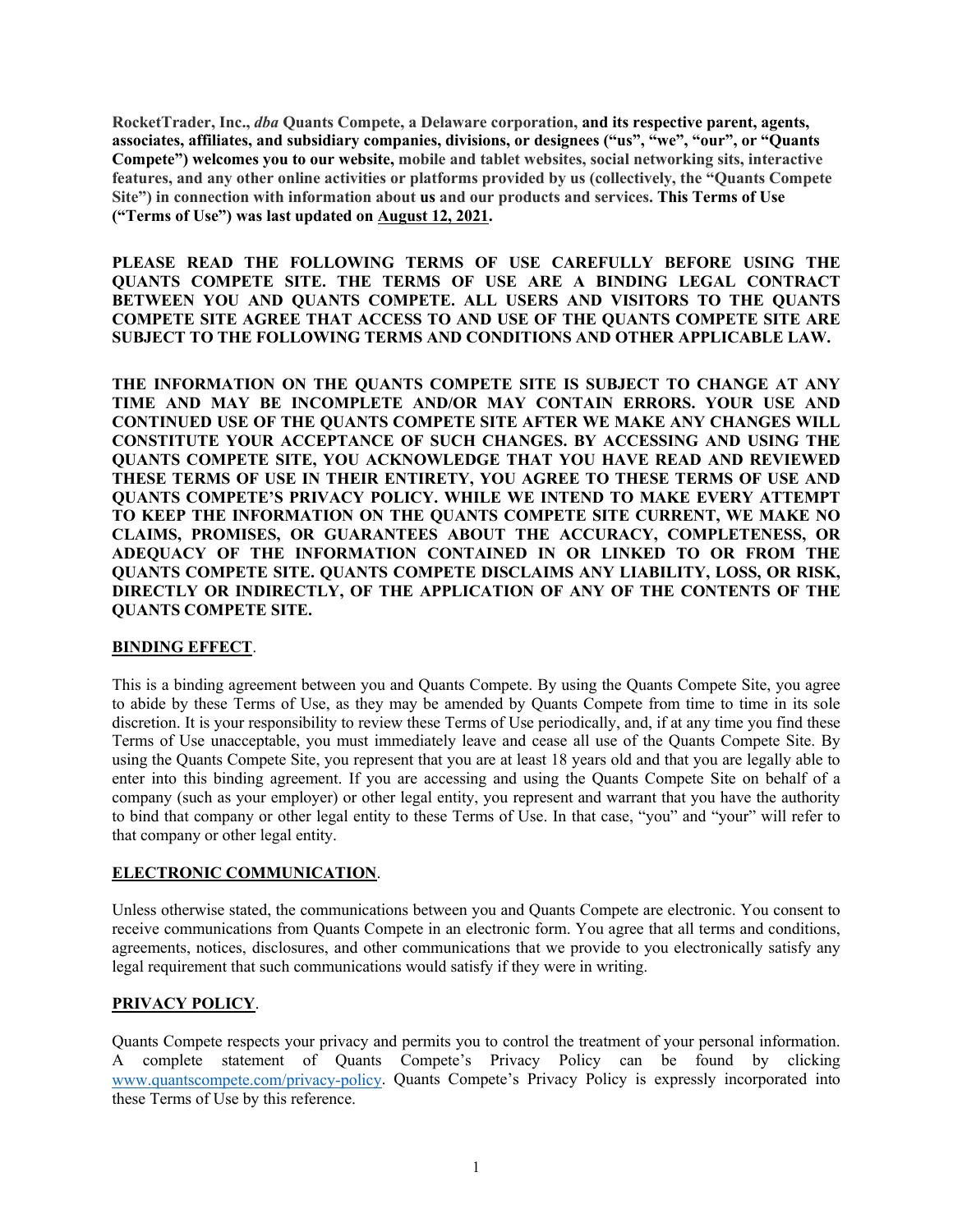# **ELIGIBILITY; REPRESENTATIONS AND WARRANTIES**.

By accessing or using the Quants Compete Site, or registering and creating an account on the Quants Compete Site, you represent and warrant that: (A) You are at least 18 years old and can form a binding contract with Quants Compete; (B) You will keep your account information current, complete, and accurate and you will promptly update all information to keep your account complete and accurate upon any change (if you created a user account); and (C) You will comply with these Terms of Use and all applicable federal, state, and local laws, rules, regulations, and ordinances.

# **REGISTRATION; ESTABLISHING AN ACCOUNT; YOUR ACCOUNT**.

You do not have to be a registered user to visit the Quants Compete Site; provided, however, if you want to use certain features of the Quants Compete Site, or if you would like to obtain certain services offered by us and/or available on the Quants Compete Site, you may have to create an account. Registration requires you to agree to these Terms of Use and the Privacy Policy and provide all requested information, including, but not limited to, contact information, authentication information, and/or identification details, as may be requested by Quants Compete in its sole discretion. You agree to update all of your information, as necessary, to keep it accurate, complete, and up to date. If fail to do so, we may suspend or terminate your account. You may also be asked to provide a username (i.e., your email address) and password. You are entirely responsible for maintaining the confidentiality of your password and for restricting access to your account. You may not use the account, username, or password of someone else at any time. You agree to notify Quants Compete immediately of any unauthorized use of your account, username, or password. Quants Compete shall not be liable for any loss that you incur as a result of someone else using your password or account, either with or without your knowledge. You may be held liable for any losses incurred by Quants Compete due to someone else's use of your password or account, with or without your knowledge.

## **YOU AGREE THAT YOU AND ONLY YOU ARE SOLELY AND FULLY RESPONSIBLE FOR ANY ACTIVITIES OR ACTIONS TAKEN UNDER YOUR ACCOUNT, WHETHER OR NOT YOU HAVE AUTHORIZED SUCH ACTIVITIES OR ACTIONS**.

# **MOBILE NETWORKS; TEXTING**.

When you contact us via your mobile phone, where available, or you access any Quants Compete Site through a mobile network, your network or roaming provider's messaging, data, and other rates and fees may apply, which shall be your sole responsibility. Quants Compete neither warrants that our Site will be compatible with your mobile device nor warrants that all features otherwise available on the Quants Compete may work with your network provider or device.

# **OWNERSHIP OF THE QUANTS COMPETE SITE**.

The Quants Compete Site is owned and operated by Quants Compete. You acknowledge and agree that all content and materials contained at the Quants Compete Site, including content, materials, information, visual interfaces, graphics, design, compilation, computer code, software, services, and all other elements of the Quants Compete Site, are protected by United States copyright, patent, trademark, and trade dress laws, international laws and conventions, and all other relevant intellectual property and proprietary rights, and applicable laws, and are proprietary and constitute valuable intellectual property owned by Quants Compete or others who have licensed use of such content and materials to us. Except as provided herein, the Quants Compete Site (including past, present, and future versions) and all such content and materials that are included in, on, or that are otherwise a part or accessible from the Quants Compete Site (collectively, the "Quants Compete Content") are owned, controlled, or licensed by us. Except as expressly authorized by Quants Compete under these Terms of Use, you agree not to sell, license, distribute, copy, modify, publicly perform or display, transmit, publish, edit, adapt, create derivative works from, or otherwise make unauthorized use of the Quants Compete Content.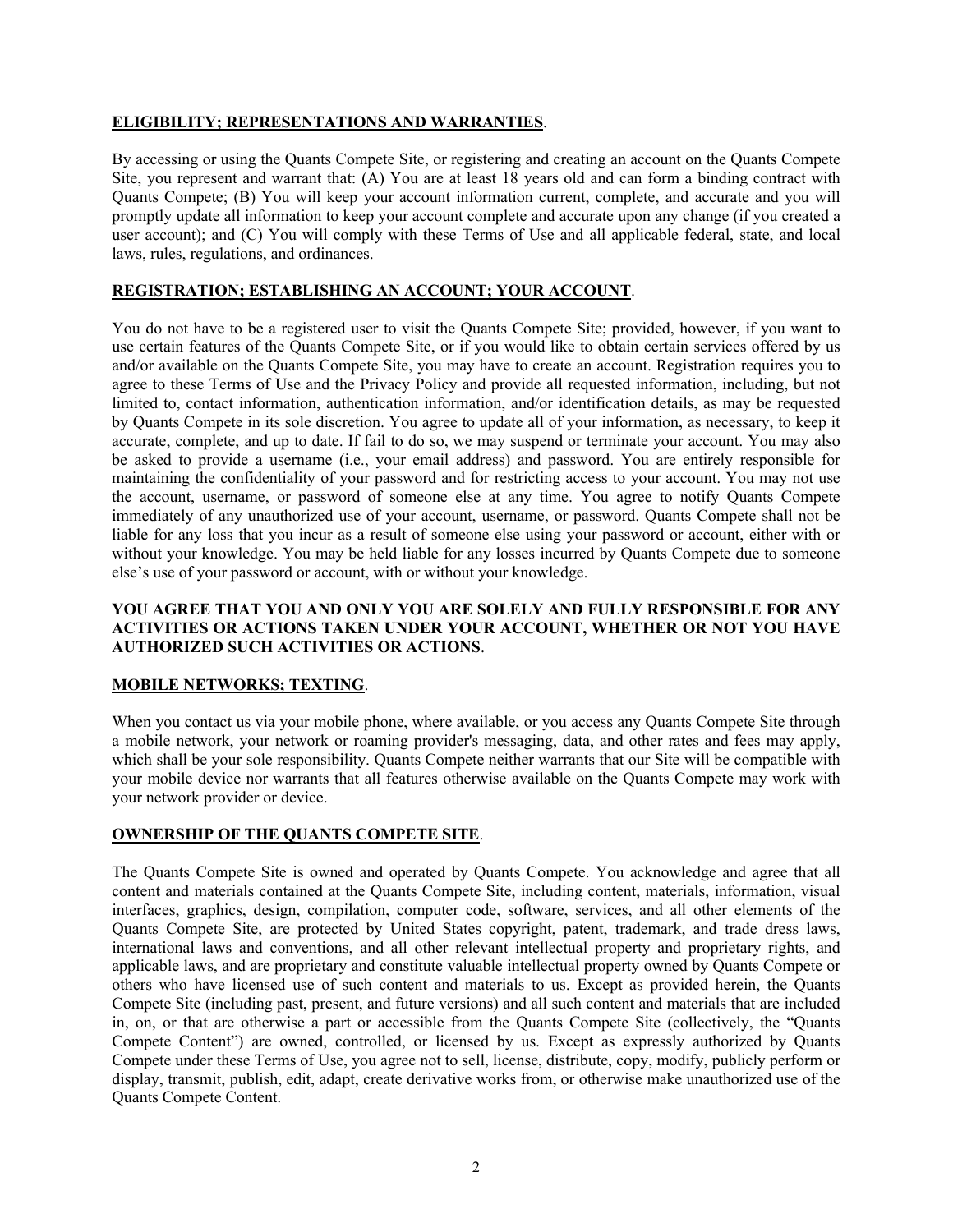#### **YOUR ACCESS TO AND USE OF THE QUANTS COMPETE SITE**.

Nothing contained in these Terms of Use or on the Quants Compete Site shall be construed as conferring to you any license or right, expressly, by implication, by estoppel, or otherwise under any of Quants Compete or a third party's intellectual property right(s). Any rights not expressly granted herein are reserved. Further, you are expressly prohibited from: (A) the sale or resale or commercial use of the Quants Compete Site, the Quants Compete Content, and/or any of the other contents or materials found thereon; (B) any collection and use of any information posted on the Quants Compete Site for any purpose other than your own personal use and entertainment, including, without limitation, any purpose competitive to Quants Compete or any commercial purpose, including, without limitation, marketing, solicitation, or otherwise; (C) any downloading or copying of the Quants Compete Site or account information for any reason other than your personal use; (D) the use of data mining, robots, or similar data gathering and extraction tools; (E) deep-linking to any portion of the Quants Compete Site; (F) framing or utilizing framing techniques to enclose any portion of the Quants Compete Site without our express written consent; (G) using the Quants Compete Site to access or collect any personal information, including account names, email addresses, or other such information of any other person, entity, or third party for any purpose, including, without limitation, commercial, marketing, solicitation, or any other purpose; (H) attempting to gain access to secured portions of the Quants Compete Site to which you do not possess access rights; (I) using the Quants Compete Site to generate unsolicited email advertisements or spam to any individual, entity, or third party; (J) using any automatic or manual process to search or harvest information from the Quants Compete Site, or interfering in any way with the proper functioning of the Quants Compete Site; or (K) any other unauthorized use of the Quants Compete Site, Quants Compete Content, and/or other contents or materials found thereon. The violation of the aforementioned terms shall result in the immediate termination of permission or license granted to you by us in these Terms of Use.

#### **USE OF SOFTWARE**.

We may maintain and/or create certain investment advice, model programs, platforms, advisory resources, and/or software (collectively, the "Quants Compete Programs"), which may be available to you from our Site. If you use the Quants Compete Programs, or use any of the content available therefrom, including all files and images contained in or generated on behalf of Quants Compete Programs and any accompanying data, such use shall be deemed to be licensed to you by Quants Compete. Such license shall permit your PERSONAL NONCOMMERCIAL USE ONLY. Such license shall be a limited, personal, royalty-free, non-assignable, non-exclusive, revocable, and non-sublicensable license to access the Quants Compete Site, to access and use the Quants Compete Programs, to access the Quants Compete Content, and/or to access the Quants Compete Site according to these Terms of Use. Quants Compete does not transfer the title or the intellectual property rights to the Quants Compete Programs, the Quants Compete Site, and/or the Quants Compete Content; and Quants Compete retains full and complete title to the Quants Compete Programs, the Quants Compete Site, and/or the Quants Compete Content as well as all intellectual property rights therein. You hereby agree and understand that you shall neither sell, redistribute, or reproduce the Quants Compete Programs, the Quants Compete Site, and/or the Quants Compete Content, nor decompile, reverse-engineer, disassemble, or otherwise convert the Quants Compete Programs, the Quants Compete Site, and/or the Quants Compete Content to a human-perceivable form or any other form without the prior written authorization from Quants Compete.

# **USER CONTENT; LICENSE TO USE USER CONTENT**.

For purposes of these Terms of Use, and unless otherwise defined herein, the term "content" means text, data, graphics, images, music, software, audio, video, works of authorship of any kind, and information or other materials that are generated, provided, or otherwise made available through the Quants Compete Programs and/or the Quants Compete Site. The term "User Content" means any content that users or customers (including you) post, upload, display, or otherwise provide to be made publicly available through or on the Quants Compete Site, including any content you authorize us access to from your social media accounts.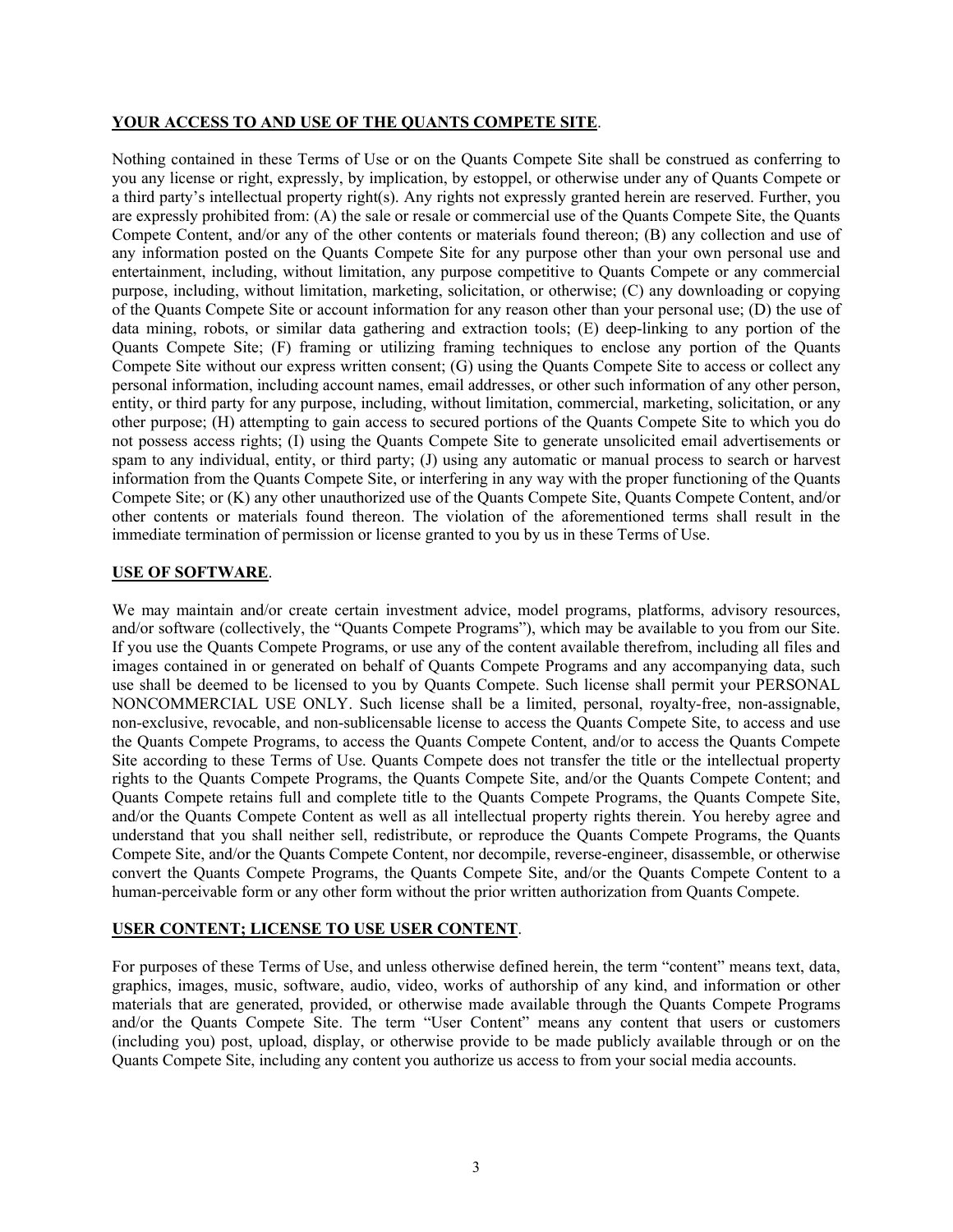The Quants Compete Site may allow for the submission of User Content by you and other Quants Compete Site users, and the hosting, sharing, and/or publishing of such User Content with Quants Compete and other users.

You hereby agree and understand that any User Content that you publicly place or that you authorize us to publicly place on the Quants Compete Site may be viewed by other users and may be viewed by any other person visiting the Quants Compete Site. Although we reserve the right to review and remove any User Content that violates these Terms of Use, such User Content is the sole responsibility of the user who posts it, and Quants Compete cannot guarantee that all User Content will comply with these Terms of Use.

Quants Compete does not claim ownership to your User Content; however, if you do post User Content to the Quants Compete Site, and unless we indicate otherwise, you grant Quants Compete a universal, perpetual, irrevocable, non-exclusive, royalty-free, transferable, and fully sub-licensable right to use, host, store, reproduce, edit, modify, adapt, publish, translate, create derivative works from, distribute, and publicly display such User Content and the name submitted in connection with your User Content, throughout the world in any and all media form or platform now known or hereafter conceived. Quants Compete and its affiliates are free to use any ideas, concepts or know-how contained in your User Content for any purpose whatsoever including, but not limited to, developing, manufacturing, distributing, and marketing services using such information. We are not, however, obligated to use your User Content.

You will not be compensated for any User Content. By posting User Content on the Quants Compete Site, you warrant and represent that you own the rights to the User Content or are otherwise authorized to post, distribute, display, perform, transmit, or otherwise distribute User Content. You represent and warrant that neither your User Content, nor your use and provision of your User Content, nor any use of your User Content by Quants Compete on or through the Quants Compete Site, will infringe, misappropriate, or violate a third party's intellectual property rights, or rights of publicity or privacy, or result in the violation of any applicable law or regulation. You further represent and warrant that the User Content is accurate, that use of the User Content you supply does not violate these Terms of Use and will not cause injury to any person or entity, and that you will indemnify Quants Compete, its officers, managers, members, employees, consultants, agents, affiliates, and representatives, for all demands, loss, liability, claims, or expenses (including attorneys' fees), made against us by any third party arising out of or in connection with our use and exploitation of your User Content. You further understand that we are not responsible or liable for the removal or deletion of (or the failure to remove or delete) any of your User Content.

# **INAPPROPRIATE CONTENT**.

You shall not make the following types of content available on the Quants Compete Site: Any content that (A) violates or infringes anyone's rights, including rights of publicity, privacy, copyright, trademark, or other intellectual property or contract right; (B) is libelous, defamatory, abusive, threatening, bullying, intimidating, harassing, or otherwise injurious to third parties; (C) is fraudulent, false, misleading, or deceptive; (D) is hate speech or promotes discrimination, bigotry, racism, hatred, harassment, or harm against any individual or group; (E) is violent or threatening or promotes violence or actions that are threatening to any person or entity; (F) promotes illegal or harmful activities or substances; (G) advocates or encourages conduct that could constitute a criminal offense, give rise to civil liability, or otherwise violate any applicable local, state, national, or foreign law or regulation; (H) advertises or otherwise solicits funds or is a solicitation for goods or services; or (I) contains software viruses, political campaigning, commercial solicitation, chain letters, mass mailings, or any form of "spam."

You may not use a false email address, impersonate any person or entity, or otherwise mislead as to the origin of User Content or any other content. Quants Compete reserves the right (but not the obligation) to remove or edit such User Content or any other content, but does not regularly review posted User Content or any other content. Any opinions, testimonials, advice, ratings, discussions, comments, and/or other User Content of any kind made by you or any user of the Quants Compete Site are those of the respective author(s) or distributor(s)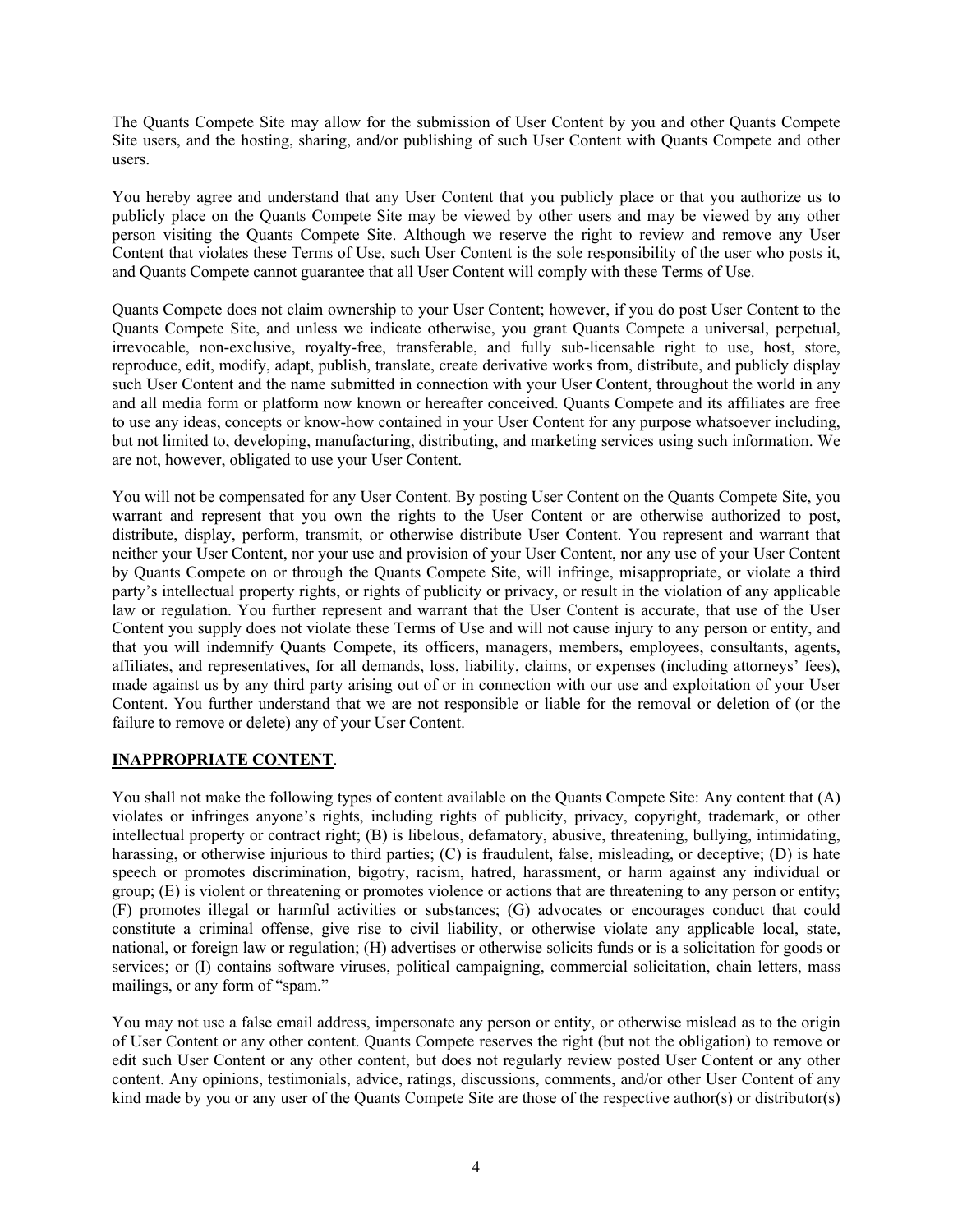and not of Quants Compete. Quants Compete reserves the right to terminate your receipt, transmission, or other distribution of any such material using the Quants Compete Site, and, if applicable, to delete any such material from our servers. Quants Compete intends to cooperate fully with any law enforcement officials or agencies in the investigation of any violation of these Terms of Use or of any applicable laws.

# **COMPLAINTS; ALLEGED VIOLATIONS**.

Quants Compete reserves the right to terminate your use of the Quants Compete Site and the investment advisory services being provided to you pursuant to your agreement with us in connection with such advisory services. To ensure that Quants Compete provides a high quality experience for you and for other users of the Quants Compete Site, you agree that Quants Compete or its representatives may access your account, if applicable, and records on a case-by-case basis to investigate complaints or allegations of abuse, infringement of third-party rights, or other unauthorized uses of the Quants Compete Site. Quants Compete does not intend to disclose the existence or occurrence of such an investigation unless required by law, but Quants Compete reserves the right to terminate your account, if applicable, or your access to the Quants Compete Site and the Quants Compete Programs immediately, with or without notice to you, and without liability to you, if we believe that you have violated any of the Terms of Use, furnished Quants Compete with false or misleading information, or interfered with use of the Quants Compete Site or the Quants Compete Programs by others.

# **PROHIBITED USES**.

Quants Compete imposes certain restrictions on your permissible use of the Quants Compete Site and/or the Quants Compete Programs. You are prohibited from violating or attempting to violate any security features of the Quants Compete Site and/or the Quants Compete Programs, including, without limitation, (A) accessing content or data not intended for you, or logging onto a server or account that you are not authorized to access, or impersonating any person or entity or posting any images of another person without his or her permission; (B) attempting to probe, scan, or test the vulnerability of the Quants Compete Site and/or the Quants Compete Programs, or any associated system or network, or to breach security or authentication measures without proper authorization; (C) interfering or attempting to interfere with service to any user, host, or network, including, without limitation, by means of submitting a virus to the Quants Compete Site and/or the Quants Compete Programs, overloading, "flooding," "spamming," "mail bombing," or "crashing"; (D) using the Quants Compete Site to send unsolicited email, including, without limitation, promotions, or advertisements for services; (E) forging any TCP/IP (i.e., Transmission Control Protocol/Internet Protocol) packet header or any part of the header information in any email or in any posting using the Quants Compete Site and/or the Quants Compete Programs; (F) attempting to modify, reverse-engineer, decompile, disassemble, or otherwise reduce or attempt to reduce to a human-perceivable form any of the source code used by Quants Compete; (G) soliciting passwords for any purpose, or personal information for commercial or unlawful purposes from other users or disseminating another person's personal information without his or her written permission; (H) creating another user account if we have already terminated your account, unless you have our prior written permission to do so; (I) using the Quants Compete Site and/or the Quants Compete Programs for any harmful or nefarious purpose; (J) using the Quants Compete Site and/or the Quants Compete Programs to damage Quants Compete, its business, or reputation; or (K) using the Quants Compete Site and/or the Quants Compete Programs for any purpose that is illegal or prohibited by these Terms of Use. Any violation of system or network security may subject you to civil and/or criminal liability.

# **TERMINATION**.

We may terminate your access to the Quants Compete Site, the Quants Compete Programs, and to your account, if applicable, . If you want to terminate your legal agreement with Quants Compete as related to your use of the Quants Compete Site, you may do so by notifying Quants Compete at [support@quantscompete.com.](mailto:support@quantscompete.com) Upon termination for any reason, your right to access and/or use the Quants Compete Site and/or the Quants Compete Programs will immediately cease. You agree that we will have no liability whatsoever to you or any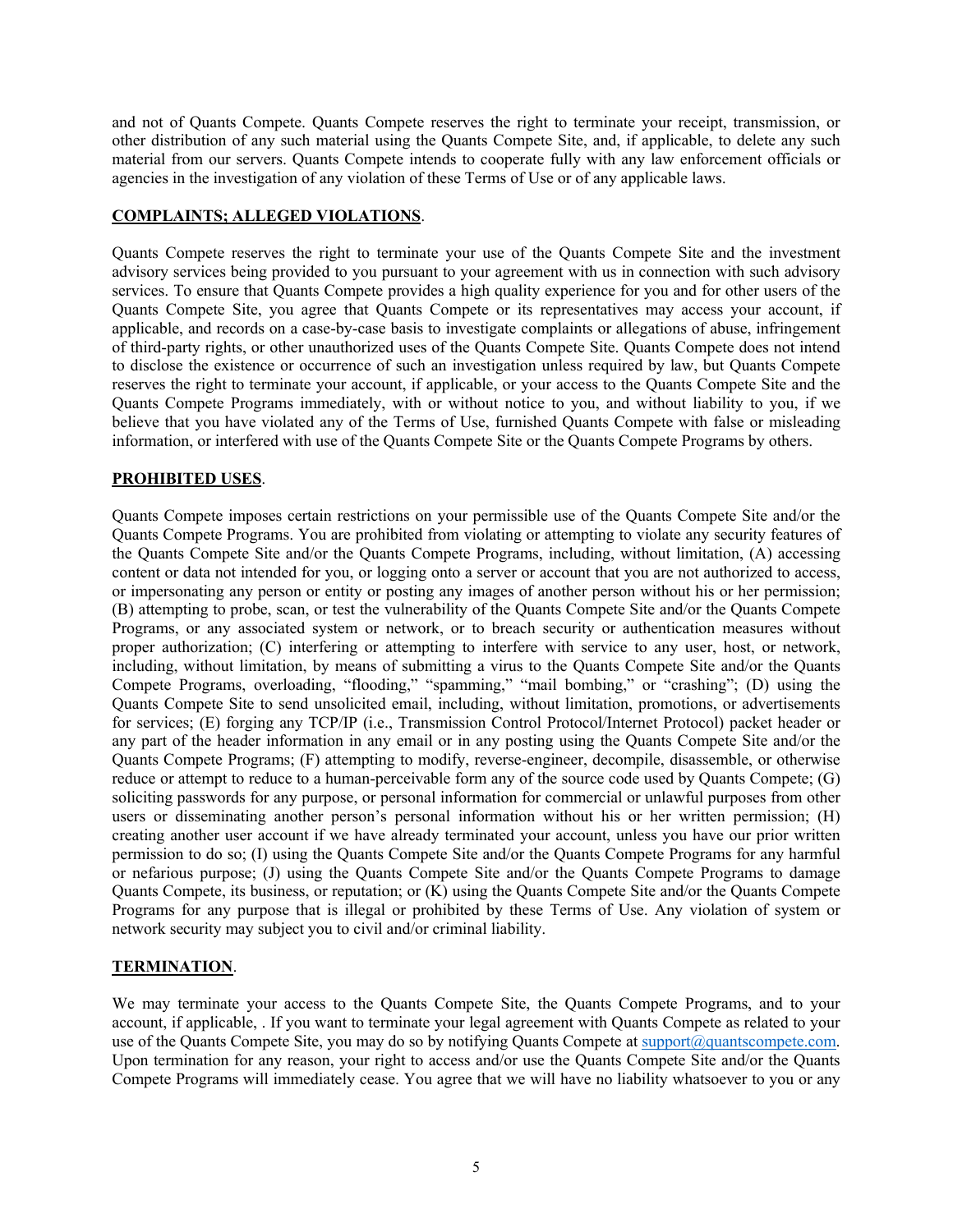other party as a result of a termination of your access to the Quants Compete Site, the Quants Compete Programs.

Upon any termination, discontinuation, or cancellation of your account, all provisions of these Terms of Use that by their nature should survive will survive, including, without limitation, ownership provisions, warranty disclaimers, indemnity, limitations of liability, and dispute resolution provisions.

#### **AFFILIATED AND THIRD-PARTY SITES, THIRD-PARTY SERVICES, AND THIRD-PARTY CONTENT**.

Quants Compete has no control over, and no liability for any third-party websites, applications, or materials. Quants Compete works with a number of third-party partners and affiliates, whose Internet sites may be linked with the Quants Compete Site. Because neither Quants Compete nor the Quants Compete Site has control over the content and performance of these third-party partner and affiliate sites, Quants Compete makes no guarantees about the accuracy, currency, content, policies, promotions, services, or quality of the information provided by such third-party sites, and Quants Compete assumes no responsibility for unintended, objectionable, inaccurate, misleading, or unlawful content that may reside on those sites. Similarly, from time to time in connection with your use of the Quants Compete Site, you may have access to content items (including, but not limited to websites or "social media" sites such as Instagram, Facebook, Google+, YouTube, Twitter, etc.) that are owned by third parties. You acknowledge and agree that Quants Compete makes no guarantees about, and assumes no responsibility for, the accuracy, currency, content, policies, promotions, services, failures, actions, damages, losses, problems, or quality of this third-party content. You acknowledge sole responsibility for and assume all risk arising from your use of any third-party websites, applications, or materials.

Further, certain portions of the Quants Compete Site may be integrated into, or be provided in connection with third-party websites, services, content, and/or materials ("Third-Party Services"). We do not review or control any Third-Party Services. We additionally make no claim or representation regarding, and accept no responsibility for, the quality, content, nature, or reliability of Third-Party Services. There is no implied connection, endorsement, or adoption by Quants Compete of these Third-Party Services, and we shall not be responsible for any content provided on or through these Third-Party Services. Certain opinions, claims, advice, representations, statements, or other information or materials may be made available by third parties ("Third-Party Content"). This Third-Party Content belongs to the respective authors or providers of the applicable Third-Party Content and these authors and providers are solely responsible for the Third-Party Content.

QUANTS COMPETE DOES NOT: (I) GUARANTEE THE ACCURACY, COMPLETENESS, OR USEFULNESS OF ANY THIRD-PARTY CONTENT REGARDING ANY PORTION OF THE QUANTS COMPETE SITE OR QUANTS COMPETE PROGRAMS; OR (II) ADOPT, ENDORSE, OR ACCEPT RESPONSIBILITY FOR THE ACCURACY OR RELIABILITY OF ANY OPINION, CLAIM, ADVICE, REPRESENTATION, OR STATEMENT MADE BY A THIRD PARTY AS PART OF ANY THIRD-PARTY CONTENT. UNDER NO CIRCUMSTANCES WILL QUANTS COMPETE BE RESPONSIBLE FOR ANY LOSS OR DAMAGE RESULTING FROM YOUR RELIANCE ON THIRD-PARTY CONTENT IN CONNECTION WITH THE QUANTS COMPETE SITE OR QUANTS COMPETE PROGRAMS, INCLUDING OUR SERVICES.

YOUR CORRESPONDENCE AND BUSINESS DEALINGS WITH OTHERS FOUND ON OR THROUGH THE QUANTS COMPETE SITE AND/OR QUANTS COMPETE PROGRAMS AND ANY TERMS, CONDITIONS, WARRANTIES, AND REPRESENTATIONS ASSOCIATED WITH ANY SUCH DEALINGS, ARE SOLELY BETWEEN YOU AND THE THIRD PARTY. QUANTS COMPETE ENCOURAGES YOU TO REVIEW ALL POLICIES, RULES, TERMS, AND REGULATIONS, INCLUDING THE PRIVACY POLICIES AND TERMS OF USE OF EACH AND ANY THIRD-PARTY SITE THAT YOU VISIT.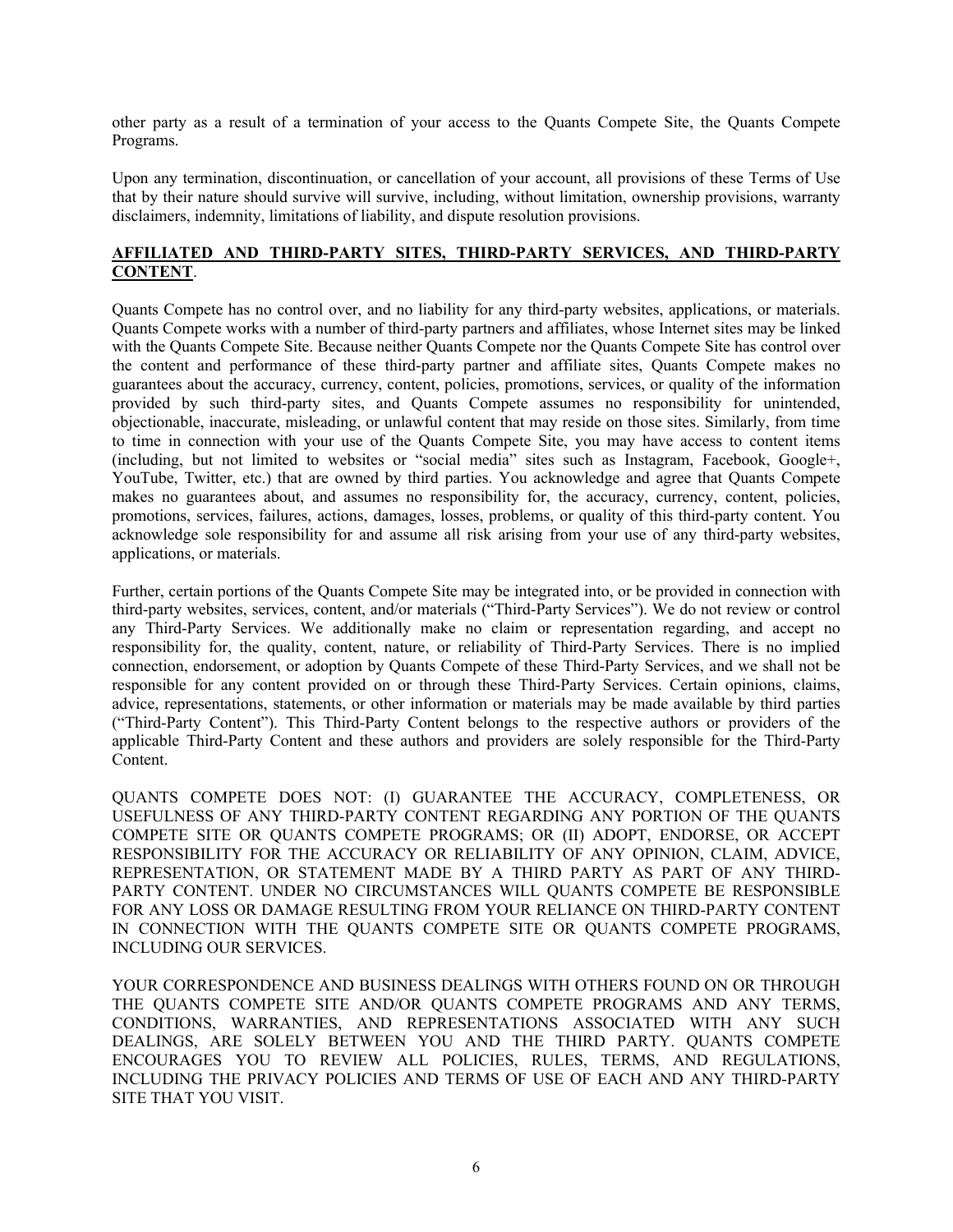## **THIRD-PARTY ACCESS TO YOUR INFORMATION**.

Although you are entering into an agreement to disclose your information to us pursuant to these Terms of Use, we may use third-party individuals and organizations to assist us, including contractors, web hosts, web developers, and others. In doing so, we may delegate our authority to collect, access, use, and disseminate your information to said third-party individuals or organizations. You hereby agree and understand that every authorization that you grant to us under these Terms of Use, you also grant to any third party that we may hire, contract, or otherwise retain the services of for the purpose of operating, maintaining, repairing, or otherwise improving or preserving the Quants Compete Site, the Quants Compete Programs, or any of our underlying files or systems. You agree not to hold us liable for the actions of any of these third parties, even if we would normally be held vicariously liable for their actions, and that you must take legal action against them directly should they commit any tort or other actionable wrong against you.

#### **NO WARRANTIES**.

YOU ACKNOWLEDGE AND AGREE THE QUANTS COMPETE SITE AND/OR QUANTS COMPETE PROGRAMS, INCLUDING WITHOUT LIMITATION, ANY WEBSITES, MOBILE OR TABLET WEBSITES, SERVICES AVAILABLE AND ACCESSIBLE VIA OUR WEBSITES, ELECTRONIC SERVICES, SOCIAL NETWORKING SITES, INTERACTIVE FEATURES, SOFTWARE, TECHNOLOGY, TOOLS, CONTENT, AND ANY OTHER MATERIALS OR ANY OTHER ONLINE ACTIVITIES OR PLATFORM WE OWN OR CONTROL, ARE PROVIDED AS-IS AND AS AVAILABLE, WITH ALL FAULTS, AND WITHOUT PERFORMANCE ASSURANCES, WARRANTIES, OR GUARANTEES OF ANY KIND.

**YOU ASSUME THE RISK** OF ANY AND ALL DAMAGE OR LOSS FROM USE OF, OR INABILITY TO USE, THE QUANTS COMPETE SITE AND/OR QUANTS COMPETE PROGRAMS. TO THE MAXIMUM EXTENT PERMITTED BY LAW, QUANTS COMPETE EXPRESSLY DISCLAIMS ANY AND ALL WARRANTIES, EXPRESS OR IMPLIED, REGARDING THE QUANTS COMPETE SITE AND/OR THE QUANTS COMPETE PROGRAMS, INCLUDING, BUT NOT LIMITED TO, ANY IMPLIED WARRANTIES OF MERCHANTABILITY, TITLE, ACCURACY, SECURITY, FITNESS FOR A PARTICULAR PURPOSE, OR NON-INFRINGEMENT, AND ANY WARRANTIES THAT MAY ARISE FROM COURSE OF DEALING, COURSE OF PERFORMANCE, OR USAGE OF TRADE. WE DO NOT WARRANT THAT THE OUR SITE OR THE QUANTS COMPETE PROGRAMS WILL MEET YOUR REQUIREMENTS OR THAT THE OPERATION OF THE QUANTS COMPETE SITE AND/OR THE QUANTS COMPETE PROGRAMS WILL BE UNINTERRUPTED OR ERROR-FREE. YOU EXPRESSLY AGREE THAT YOUR USE OF THE QUANTS COMPETE SITE AND QUANTS COMPETE PROGRAMS ARE AT YOUR SOLE RISK.

Certain applicable state laws may not allow the exclusion of implied warranties; therefore, some of the above exclusions may not apply to you. No statement of ours or any of our officers, managers, members, employees, consultants, agents, affiliates, and representatives, shall create any warranty other than those expressly contained in these terms of use.

You will not hold Quants Compete or its third-party service providers, licensors, and suppliers, as applicable, responsible for any loss or damage that results from your access to or use of the Quants Compete site or Quants Compete programs, including without limitation any loss or damage to any of your computers or data, as the Quants Compete site and/or the Quants Compete programs may contain bugs, errors, problems, or other limitations.

**YOU ACKNOWLEDGE THAT WE DO NOT CONTROL ANY ADVERTISEMENTS, PRODUCT DESCRIPTIONS, PRODUCTS, OR CONTENT OFFERED BY THIRD PARTIES ON OR THROUGH THE QUANTS COMPETE SITE AND/OR QUANTS COMPETE PROGRAMS. EXCEPT AS OTHERWISE AGREED IN WRITING, WE ASSUME NO RESPONSIBILITY FOR AND MAKE NO**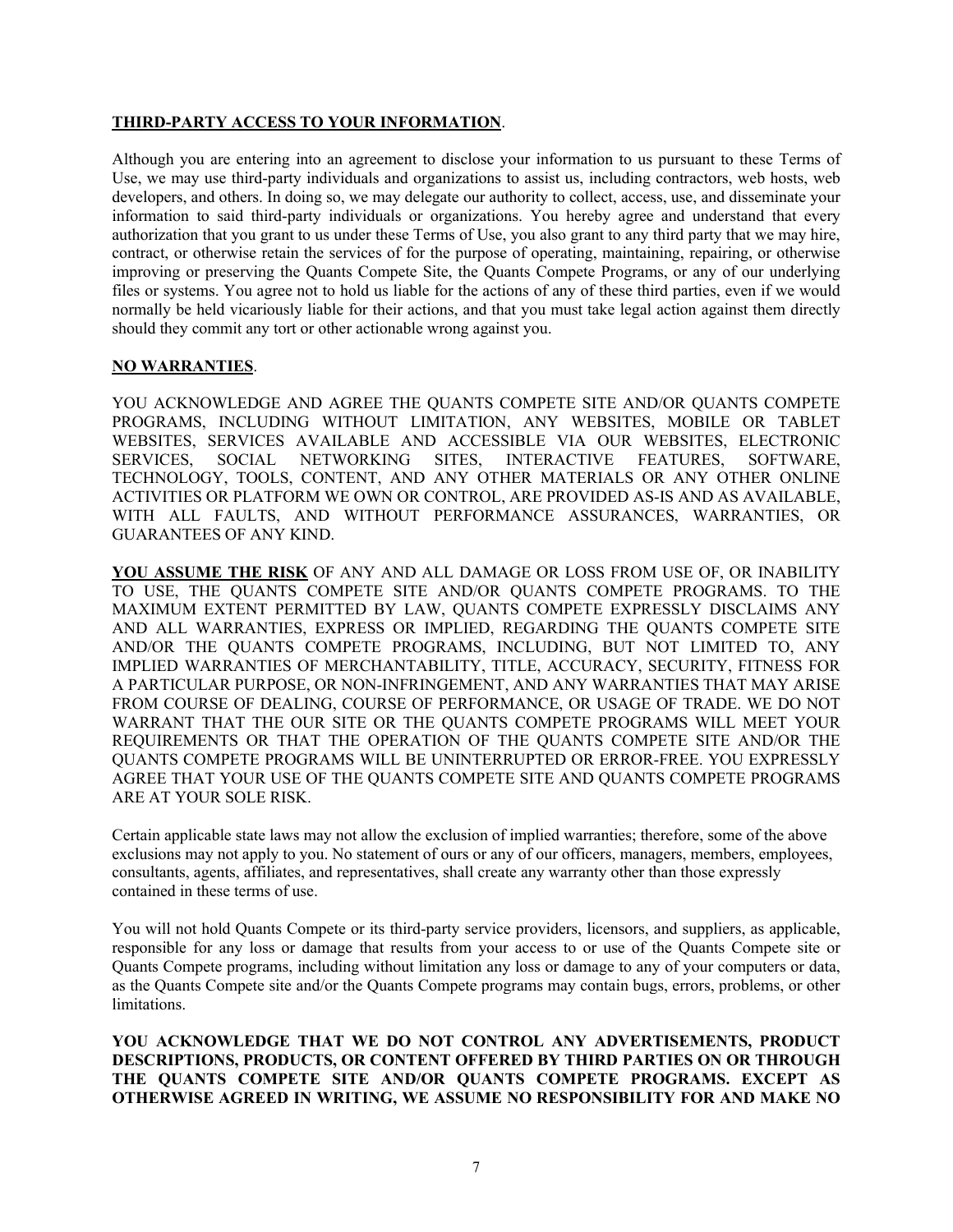## **WARRANTY OR REPRESENTATION AS TO THE ACCURACY, CURRENCY, COMPLETENESS, RELIABILITY, OR USEFULNESS OF SUCH THIRD-PARTY ADVERTISEMENTS, PRODUCT DESCRIPTIONS, PRODUCTS, OR CONTENT OR THIRD-PARTY SERVICES MADE AVAILABLE BY THIRD PARTIES THROUGH OUR SITE.**

**The federal and state securities laws impose liabilities under certain circumstances on persons who act in good faith, and therefore nothing in this Terms of Use, the Quants Compete Site or the Quants Compete Programs shall in any way constitute a waiver or limitation of any rights that you may have under federal or state securities laws.**

# **LIMITED LIABILITY**.

*OUR LIABILITY TO YOU IS LIMITED*. To the maximum extent permitted by law, in no event shall Quants Compete or any of its officers, managers, members, employees, consultants, agents, affiliates, or representatives (collectively, the "Quants Compete parties") be liable for damages of any kind (including, but not limited to, direct, indirect, special, incidental, exemplary, punitive, or consequential damages, loss of business, lost profits, or lost data, regardless of the foreseeability of those damages) arising out of or in connection with your access to or use of the Quants Compete site and/or Quants Compete programs; your inability to access or use the Quants Compete site and/or Quants Compete programs; the conduct or content of other users or third parties on, through, or following the use of the Quants Compete site and/or Quants Compete programs; or unauthorized access, use or alteration of your user content, even if Quants Compete has been advised at any time of the possibility of such damages.

This limitation shall apply regardless of whether the damages arise out of breach of contract, tort (including, without limitation, negligence and strict liability), product liability, or any other legal theory or form of action even if the Quants Compete parties have been advised of the possibility of such damages, arising out of or relating in any way to the unauthorized access to or alteration of your user content, even if a remedy set forth herein is found to have failed its essential purpose.

You specifically acknowledge that Quants Compete parties are not liable for any defamatory, offensive, or illegal conduct of other users or third parties and that the risk of injury from the foregoing rests entirely with you. Quants Compete disclaims and takes no responsibility for any conduct of you or any other user, on or off the Quants Compete site and/or Quants Compete programs. Quants Compete takes no responsibility for any content that you or another user or third-party posts, sends, or receives through the Quants Compete site. Any content downloaded or otherwise obtained through the use of the Quants Compete site and/or Quants Compete programs is accessed at your own discretion and risk.

Your sole and exclusive remedy for dissatisfaction with the Quants Compete site and/or Quants Compete programs is to stop using the Quants Compete site and/or Quants Compete programs. To the fullest extent permissible by applicable law, the maximum liability of Quants Compete parties arising out of or relating in any way to your access to or use of the Quants Compete site and/or Quants Compete programs shall be one hundred dollars (\$100.00). THE LIMITATIONS OF DAMAGES SET FORTH ABOVE ARE **FUNDAMENTAL ELEMENTS OF THE BASIS OF THE BARGAIN BETWEEN QUANTS COMPETE AND YOU**.

**The federal and state securities laws impose liabilities under certain circumstances on persons who act in good faith, and therefore nothing in this Terms of Use, the Quants Compete Site or the Quants Compete Programs shall in any way constitute a waiver or limitation of any rights that you may have under federal or state securities laws.**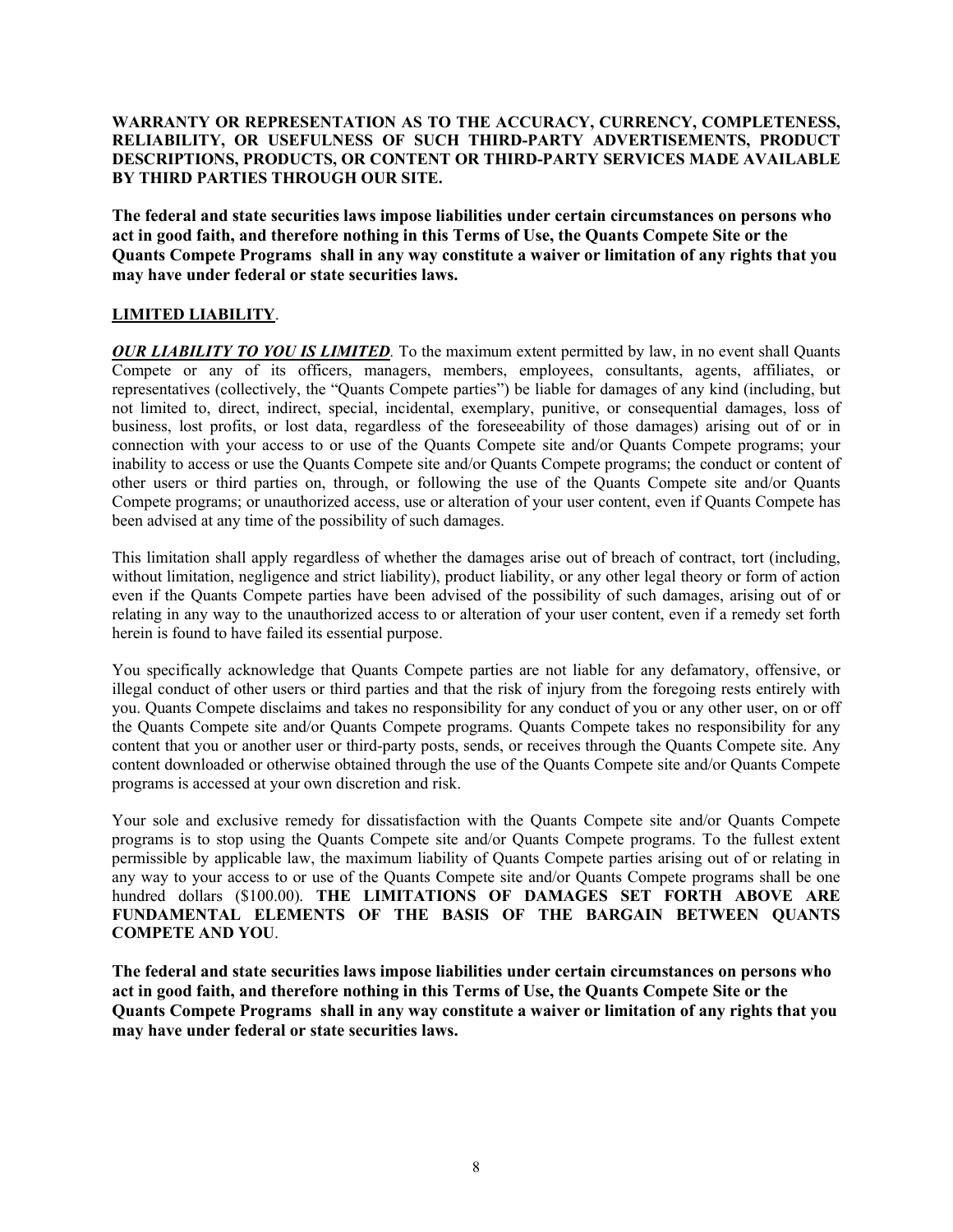#### **INDEMNITY**.

YOU AGREE TO INDEMNIFY QUANTS COMPETE FOR YOUR ACTS AND OMISSIONS. IN CONSIDERATION FOR YOUR USE OF THE QUANTS COMPETE SITE AND/OR QUANTS COMPETE PROGRAMS AND TO THE FULLEST EXTENT PERMITTED BY APPLICABLE LAW, YOU, ON BEHALF OF YOURSELF, YOUR HEIRS, EXECUTORS, AND ADMINISTRATORS, AND ANY OTHER PERSON(S) WHO MAY TAKE BY OR THROUGH YOU, HEREBY AGREE TO INDEMNIFY, DEFEND, RELEASE, FOREVER DISCHARGE, AND HOLD HARMLESS THE QUANTS COMPETE PARTIES, FROM AND AGAINST ANY LIABILITY FOR ANY AND ALL THIRD-PARTY CLAIMS, JUDGMENTS, DAMAGES, LIABILITIES, SETTLEMENTS, LOSSES, COSTS, EXPENSES, AND RECOVERIES FOR ANY AMOUNTS CLAIMED DUE, OF ANY KIND OR NATURE WHATSOEVER ARISING OUT OF OR IN CONNECTION WITH YOUR ACCESS TO OR USE OF THE QUANTS COMPETE SITE AND/OR QUANTS COMPETE PROGRAMS, YOUR USER CONTENT, OR YOUR BREACH OF THESE TERMS OF USE AND/OR THE QUANTS COMPETE PRIVACY POLICY, WHICH YOU MAY NOW OR HEREAFTER BE ENTITLED TO ASSERT, INCLUDING PENALTIES, INTEREST, AND REASONABLE ATTORNEYS' FEES AND DISBURSEMENTS, INCLUDING BUT NOT LIMITED TO ANY DEATH, INJURY, LOSS OF ENJOYMENT, PROPERTY DAMAGE, OR OTHER HARM OR LOSS OF ANY KIND OR NATURE, ANY CLAIMS BASED ON PUBLICITY RIGHTS, INVASION OF PRIVACY, DEFAMATION, COPYRIGHT INFRINGEMENT, TRADEMARK INFRINGEMENT, OR ANY OTHER INTELLECTUAL PROPERTY RELATED CAUSES OF ACTION, OR YOUR USE OR MISUSE OF THE QUANTS COMPETE SITE AND/OR QUANTS COMPETE PROGRAMS, OR YOUR OTHER ACTS OR OMISSIONS IN CONNECTION THEREWITH.

**The federal and state securities laws impose liabilities under certain circumstances on persons who act in good faith, and therefore nothing in this Terms of Use, the Quants Compete Site or the Quants Compete Programs shall in any way constitute a waiver or limitation of any rights that you may have under federal or state securities laws.**

#### **RELEASE**.

To the fullest extent permitted by applicable law, you hereby release and forever discharge Quants Compete and the Quants Compete Parties from, and hereby waive and relinquish, each and every past, present, and future dispute, claim, controversy, demand, right, obligation, liability, action, and cause of action of every kind and nature (including personal injuries, emotional distress, identity theft, death, and property loss and damage), that has arisen or arises directly or indirectly out of, or relates directly or indirectly to, (A) any interactions with, or act or omission of, or User Content provided by, other Quants Compete Site users or (B) any thirdparty site, services, and links included on or accessed through the Quants Compete Site and/or Quants Compete Programs.

To the extent the law permits, you release us from any claims or liability related to any content and/or User Content posted on the Quants Compete Site and from any claims related to the conduct of any other users or customers of ours. You agree to waive California Civil Code Section 1542 (if you are a California resident), and any similar provision in any other jurisdiction (if you are a resident of such jurisdiction), which states: **"A general release does not extend to claims that the creditor or releasing party does not know or suspect to exist in his or her favor at the time of executing the release and that, if known by him or her would have materially affected his or her settlement with the debtor or released party."**

**The federal and state securities laws impose liabilities under certain circumstances on persons who act in good faith, and therefore nothing in this Terms of Use, the Quants Compete Site or the Quants Compete Programs shall in any way constitute a waiver or limitation of any rights that you may have under federal or state securities laws.**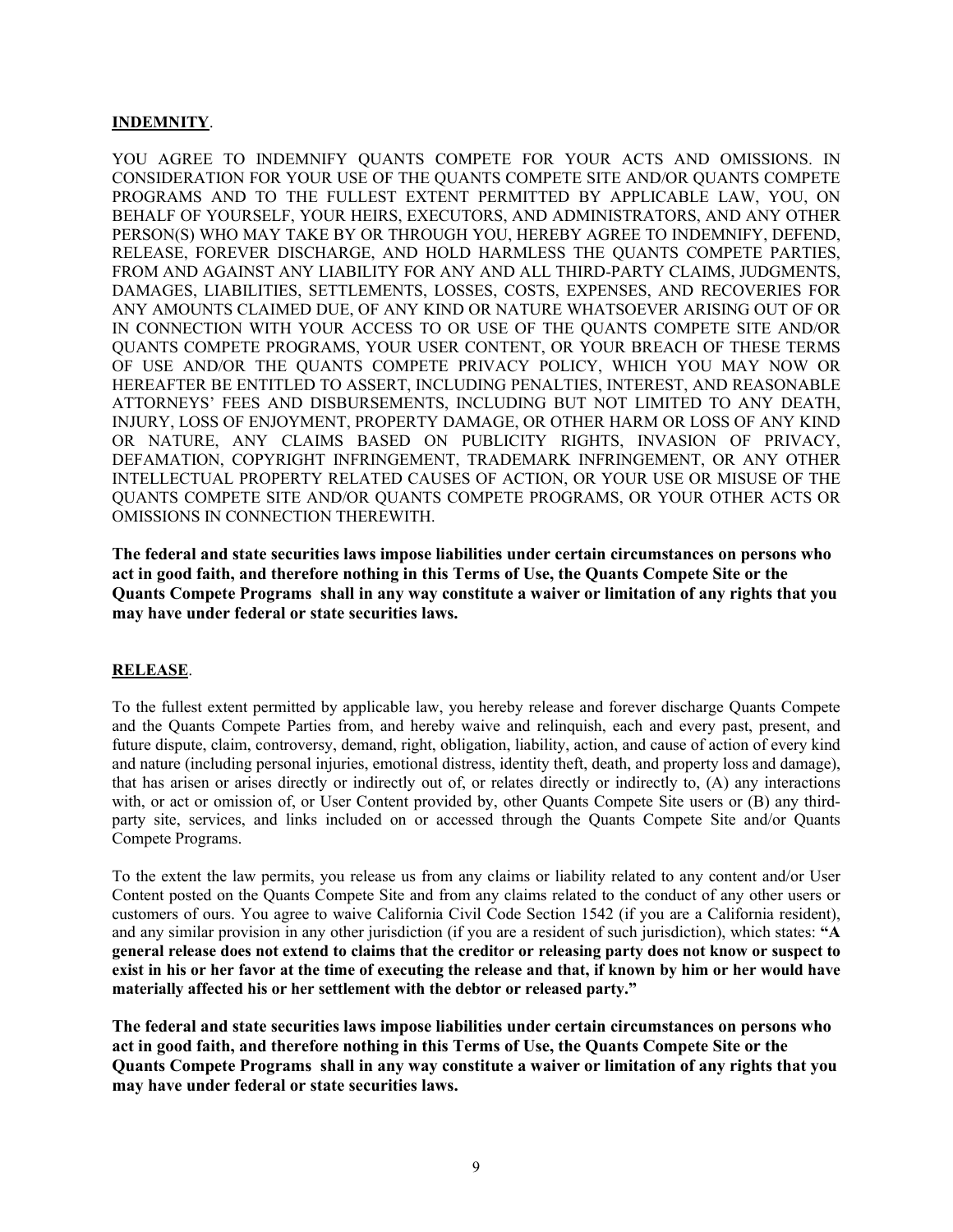#### **COMPLIANCE WITH INTELLECTUAL PROPERTY LAWS**.

When accessing the Quants Compete Site and/or Quants Compete Programs, you agree to obey the law and to respect the intellectual property rights of others. Your use of Quants Compete Site and/or Quants Compete Programs is at all times governed by and subject to laws regarding copyright ownership and use of intellectual property. You agree not to upload, download, display, perform, transmit, or otherwise distribute any information or content in violation of any third party's copyrights, trademarks, or other intellectual property or proprietary rights. You agree to abide by laws regarding copyright ownership and use of intellectual property, and you shall be solely responsible for any violations of any relevant laws and for any infringements of thirdparty rights caused by any User Content you provide or transmit. The burden of proving that any content does not violate any laws or third-party rights rests solely with you. You further agree not to remove, alter, or obscure any copyright, trademark, service mark, or other proprietary rights or notices incorporated in or accompanying the Quants Compete Site, Quants Compete Programs, and/or the Quants Compete Content.

#### **COPYRIGHT INFRINGEMENT**.

If you are a copyright owner or an owner's agent and find that any content on the Quants Compete Site and/or Quants Compete Programs infringes upon your copyrights, please report such alleged copyright infringement in accordance with the Digital Millennium Copyright Act of 1988 ("DMCA") and the Terms of Use. Upon receipt of a properly completed and delivered DMCA notice of such alleged Infringement, Quants Compete will take whatever action it deems appropriate in its sole discretion, but subject to its obligations under the DMCA, including removal of the challenged material from the Quants Compete Site and/or Quants Compete Programs, as may be deemed necessary.

If you have evidence, know, or have a good faith belief that your rights or the rights of a third party have been violated and you want Quants Compete to investigate further, your DMCA notice must include all of the following information in writing: (A) a physical or electronic signature of a person authorized to act on behalf of the owner of the exclusive right that is allegedly infringed; (B) identification of the copyrighted work claimed to have been infringed, or, if multiple copyrighted works are covered by a single notification, a representative list of such works; (C) identification of the material that is claimed to be infringed or to be the subject of infringing activity and that is to be investigated, and information reasonably sufficient to permit Quants Compete to investigate and/or locate the material; (D) information reasonably sufficient to permit Quants Compete to contact you, such as an address, telephone number, and if available, an email address at which you may be contacted directly; (E) a statement that you have a good faith belief that use of the material in the manner complained of is not authorized by the copyright owner, its agent, or the law; and (F) a statement that the information in the notification is accurate, and under penalty of perjury, that you are authorized to act on behalf of the owner of an exclusive right that is allegedly infringed. For this notification to be effective, you must provide it to our designated agent:

> RocketTrader, Inc. *dba* Quants Compete Attn: Website Administrator 2351 Sunset Blvd. Suite 170721 Rocklin, CA 95765

# **COPYRIGHT**.

All Quants Compete Content included in or made available through the Quants Compete Site and/or Quants Compete Programs, such as text, graphics, logos, button icons, images, audio clips, digital downloads, data compilations, and software is the exclusive property of Quants Compete or its content suppliers and protected by United States and international copyright laws. The compilation of all Quants Compete Content included in or made available through the Quants Compete Site and/or Quants Compete Programs are also the exclusive property of Quants Compete and protected by United States and international copyright laws. Without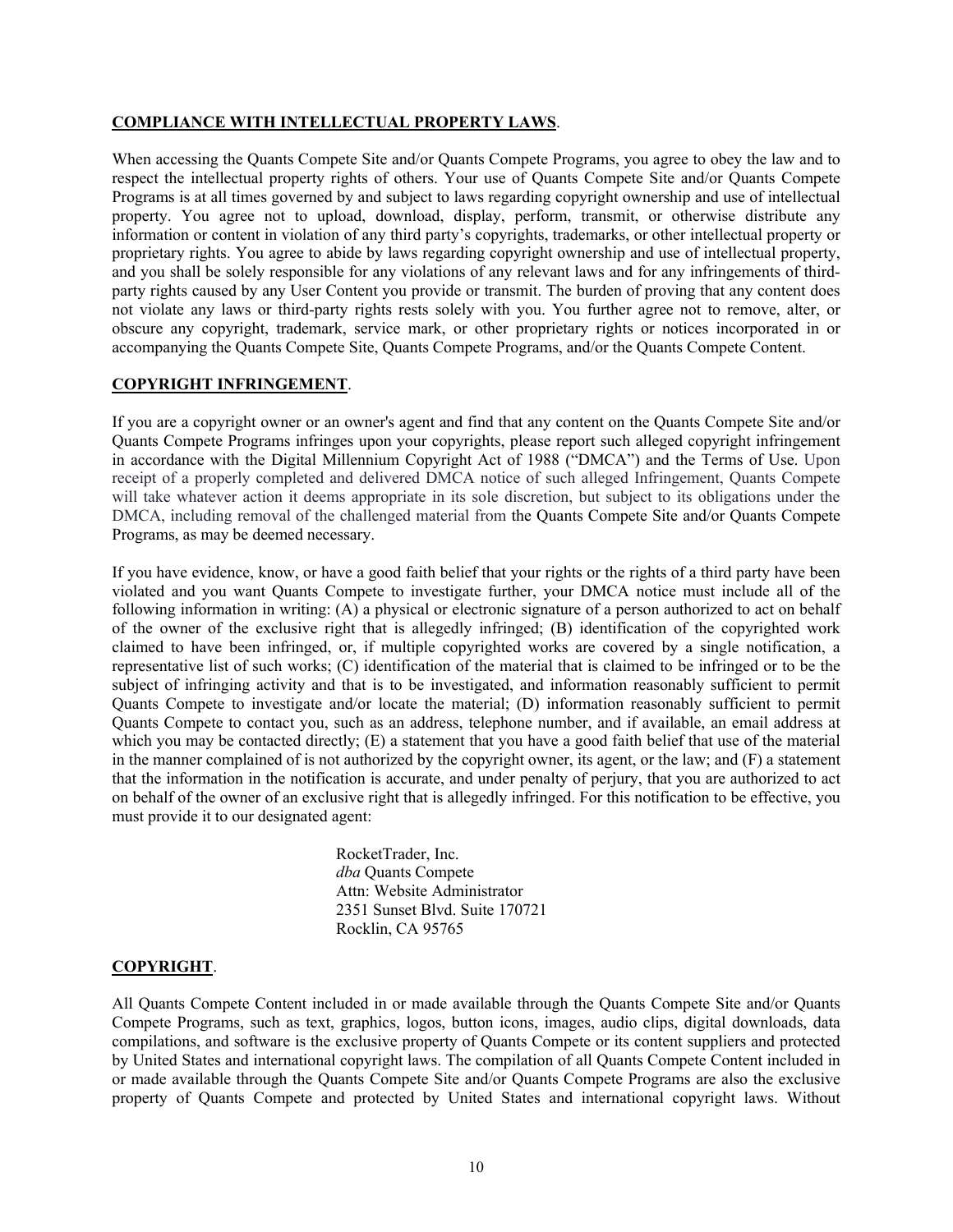limitation, Quants Compete owns a copyright in the selection, coordination, arrangement, and enhancement of the Quants Compete Content on the Quants Compete Site and/or Quants Compete Programs. All Quants Compete Content on the Quants Compete Site and/or Quants Compete Programs is: Copyright *©* 2020 Quants Compete. All rights reserved.

# **TRADEMARKS**.

All trademarks, service marks, trade names, and trade dress, whether registered or unregistered, of Quants Compete used on the Quants Compete Site and/or Quants Compete Programs are trademarks or registered trademarks of Quants Compete. Quants Compete's trademarks and trade dress may not be used in connection with any product or service that is not provided by Quants Compete and/or the Quants Compete Programs, in any manner that is likely to cause confusion among customers, or in any manner that disparages or discredits Quants Compete. Without our prior written permission, you agree not to display or use, in any manner, any such trademarks and/or trade dress. Without limitation of the foregoing, you may not use any meta tags or any other "hidden text" utilizing our names, trade dress, or trademarks without our express prior written consent. Any goodwill associated with any use of such names, trade dress, or trademarks by you shall inure exclusively to Quants Compete or its respective owners. The Quants Compete Site, Quants Compete Programs, and/or the Quants Compete Content may not be copied, modified, reproduced, downloaded, or distributed in any way, in whole or in part, without the express prior written permission of Quants Compete, which may be withheld with or without reason. Any unauthorized use of the Quants Compete Site, Quants Compete Programs, and/or the Quants Compete Content is prohibited. You agree to abide by any and all additional trademark and copyright notices, information or restrictions contained in any part of the Quants Compete Site and/or Quants Compete Programs.

# **DISPUTE RESOLUTION; GOVERNING LAW**.

You hereby agree that any dispute or claim between you and Quants Compete arising out of, relating in any way to, or in connection with these Terms of Use, the Quants Compete Privacy Policy, the Quants Compete Site, and/or Quants Compete Programs (collectively, the "Dispute(s)") shall be resolved in accordance with the provisions set forth herein.

A. *Informal Resolution*. Before taking any formal action as described herein, you agree that if you have any Dispute with Quants Compete, you will first contact us directly at support@quantscompete.com, provide a brief, written description of such Dispute and your contact information (including your email address associated with your user account, if any) and allow sixty (60) business days to pass, during which time Quants Compete will attempt to reach an amicable and informal resolution of any issue with you.

B. *Applicable Law*. You agree that United States federal law including the Federal Arbitration Act, and (to the extent not inconsistent with or pre-empted by federal law) the laws of the State of Delaware, USA, without regard to conflict of laws principles, will govern all Disputes. Such body of law will apply regardless of your residence or the location of where you use the Quants Compete Site and/or Quants Compete Programs.

C. *Arbitration*. Any Dispute, claim or controversy, including but not limited to, errors and omissions arising out of, or relating to, this Terms of Use or any alleged breach, termination, enforcement, interpretation or validity of this Terms of Use (including the determination of the scope or applicability of this agreement to arbitrate), which is not resolved pursuant to Clause A. above, shall be settled by arbitration in San Francisco County, California, before a panel consisting of one individual having knowledge of securities and investment matters. Such arbitration will be administered by The American Arbitration Association ("AAA") pursuant to its Code of Commercial Arbitration. The award of the arbitration panel shall be final and binding, and judgment upon the award granted may be entered in any court of competent jurisdiction. Damages that are inconsistent with any applicable agreement between the parties, that are punitive in nature, or that are not measured by the prevailing party's actual damages, shall be unavailable in arbitration or any other forum. In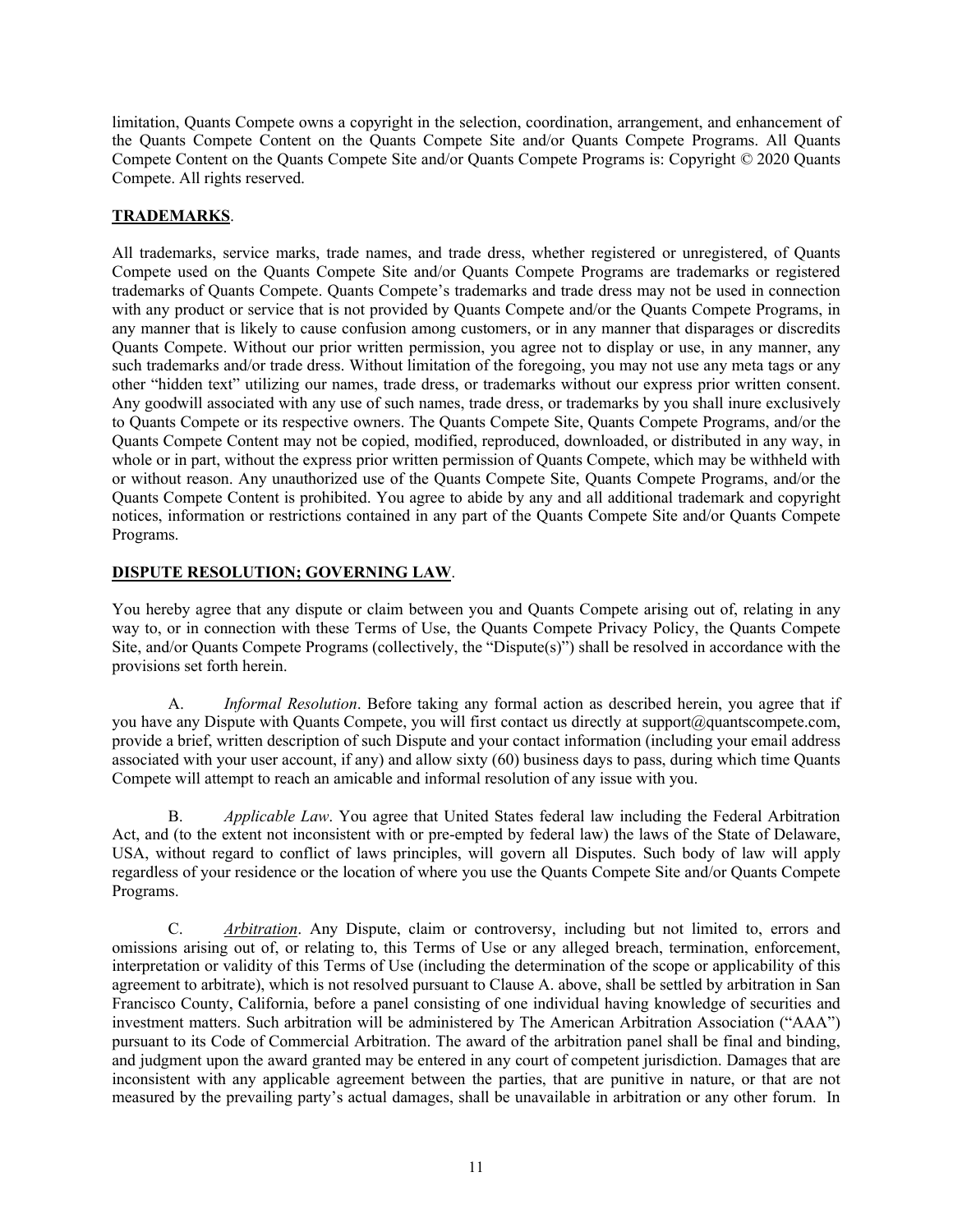no event, even if any other portion of these provisions is held to be invalid or unenforceable, shall the arbitration panel have power to make an award or impose a remedy that could not be made or imposed by a court deciding the matter in the same jurisdiction. The arbitrator will, in the award, allocate all of the costs of the arbitration, including the fees of the arbitrator and the reasonable attorneys' fees of the prevailing party, against the party who did not prevail.

**You understand that this Terms of Use includes a provision to arbitrate, which constitutes a waiver of the right to seek a judicial forum, including trial by jury, except where such waiver would be void under federal or state securities laws. You acknowledge by using the Quants Compete Site and/or the Quants Compete Programs that you consent to this arbitration provision, and such consent is voluntary. You further understand that arbitration is final and binding on the parties.**

To begin an arbitration proceeding, you must send a letter requesting arbitration and describing your claim to our registered agent. Payment of all filing, administration and arbitrator fees will be governed by the AAA's rules. The arbitration will be conducted based upon written submissions unless you request and/or the arbitrator determines that a telephone or in-person hearing is necessary.

Contact information for Quants Compete's registered agent for Disputes/Arbitration is as follows:

California Agent for Service of Process RocketTrader, Inc. *dba* Quants Compete Attn: Matthew P. Jones, PhD 2351 Sunset Blvd. Suite 170721 Rocklin, CA 95765

D. *No Class Action Matters*. We each agree that we shall bring any Dispute against the other in our respective individual capacities and not as a plaintiff or class member in any purported class, representative proceeding, or as an association. In addition, we each agree that Disputes shall be arbitrated only on an individual basis and not in a class, consolidated or representative action. The arbitrator does not have the power to vary these provisions.

E. *Injunctive Relief.* Notwithstanding anything to the contrary in this Terms of Use, either party may bring suit in court seeking an injunction or other equitable relief arising out of or relating to the infringement of a party's intellectual property or any conduct that violates the section titled "Inappropriate Content" and/or the section titled "Prohibited Uses" of these Terms of Use.

F. *Time Limitations*. If either of us wants to assert a Dispute against the other, the party with a Dispute must institute arbitration within one (1) year from the date the Dispute arose. Absent commencing the arbitration within one (1) year from the date the Dispute arose, the Dispute(s) will be forever barred.

G. *Opt-Out*. You may choose to opt-out of arbitration and reject the Arbitration provisions contained herein by emailing us at support@quantscompete.com with your notice to opt-out ("Notice to Opt-Out"). Your Notice to Opt-Out **must** include your full name, street address, city, state, zip code, email address, and an unaltered digital image of your valid driver's license. The Notice to Opt-Out must be received by Quants Compete no later than thirty (30) days after the date you accept these Terms of Use for the first time. There are no exceptions to these opt-out procedures. If you opt-out of the Arbitration provisions contained herein, ALL other parts of these Terms of Use will remain in effect and continue to apply to you.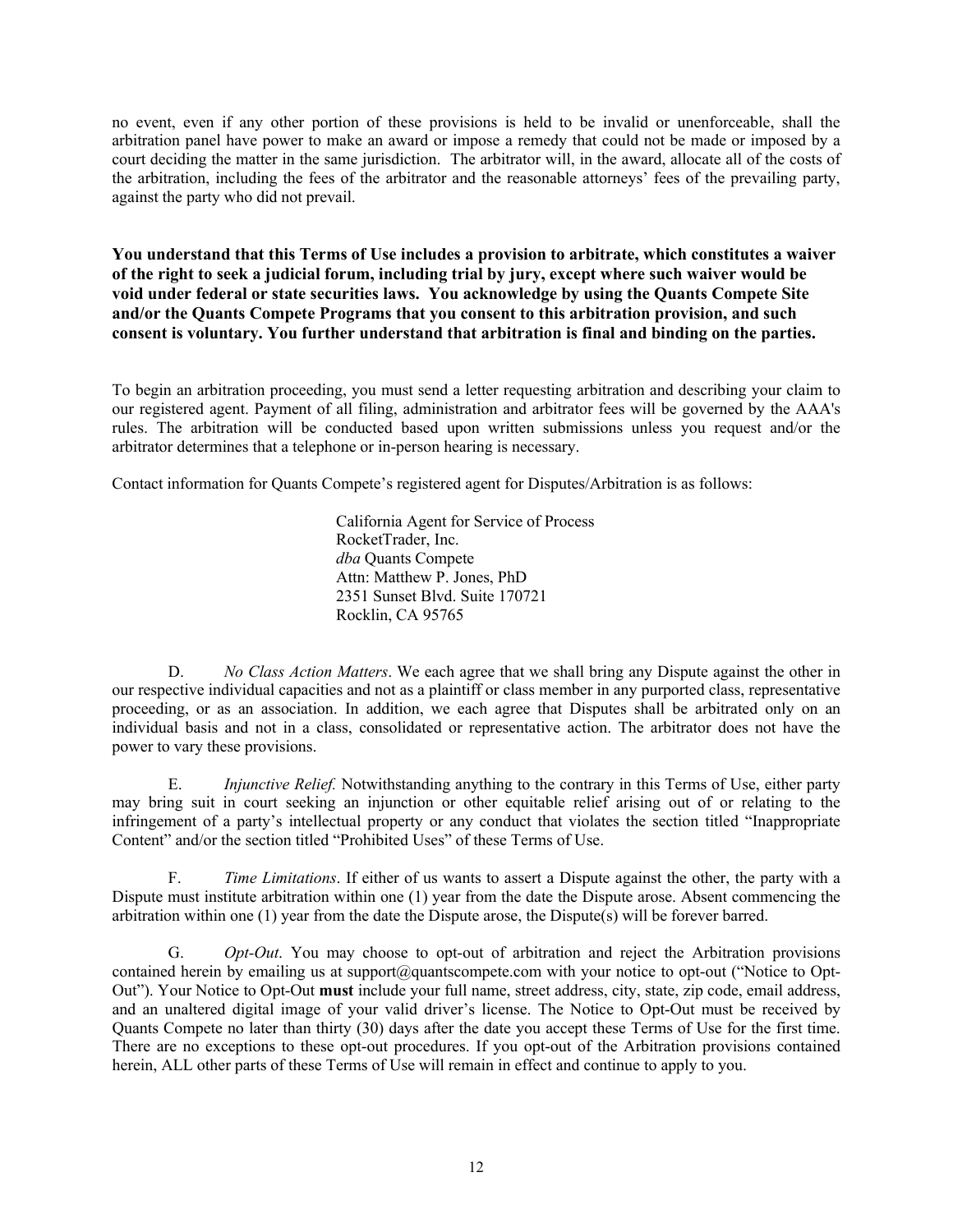Whether to agree to the arbitration agreement is an important decision. It is your decision to make, and you should take care to conduct further research and to consult with others, including but not limited to an attorney, regarding the consequences of your decision, just as you would when making any other important business or life decision.

**TO THE FULLEST EXTENT PERMITTED BY LAW, YOU WAIVE THE RIGHT TO A TRIAL BY JURY WITH RESPECT TO ANY DISPUTE ARISING OUT OF OR RELATING TO THESE TERMS OF USE OR YOUR ACCESS AND USE OF THE QUANTS COMPETE SITE AND/OR QUANTS COMPETE PROGRAMS. YOU FURTHER AGREE THAT ANY AND ALL DISPUTES OR CONTROVERSIES BETWEEN YOU AND QUANTS COMPETE SHALL BE RESOLVED ON AN INDIVIDUAL BASIS WITHOUT RESORT TO ANY FORM OF CLASS ACTION AND SHALL NOT BE CONSOLIDATED WITH THE CLAIMS OF ANY OTHER PARTIES. YOUR WAIVER OF THE RIGHT TO BRING ANY DISPUTE AS A CLASS ACTION SHALL NOT BE DEEMED UNENFORCEABLE EVEN IF THE GOVERNING STATE LAW WOULD OTHERWISE PERMIT THE ACTION TO BE FILED AND PROSECUTED AS A CLASS ACTION.**

# **SEVERABILITY; WAIVER**.

If any provision of these Terms of Use, or the application thereof to any person, place, or circumstance, will be held by a court of competent jurisdiction to be invalid, void, or otherwise unenforceable, such provision will be enforced to the maximum extent possible, or, if incapable of such enforcement, will be deemed to be deleted from these Terms of Use, and, provided that the fundamental terms and conditions of these Terms of Use remain legal and enforceable, the remainder of these Terms of Use and such provisions as applied to other persons, places, and circumstances will remain in full force and effect. No waiver by Quants Compete of any breach or default by you will be deemed a waiver of any preceding or subsequent breach or default, nor will any delay or omission on the part of Quants Compete to exercise or avail itself of any right or remedy that we have or may have hereunder shall operate as a waiver of any right or remedy.

#### **DOMESTIC AND INTERNATIONAL USE**.

The Quants Compete Site and/or Quants Compete Programs are controlled and operated by Quants Compete from its primary offices in the State of California; provided, however, Quants Compete may at its sole discretion operate, amend, modify or otherwise alter the Quants Compete Site and/or Quants Compete Programs outside of the State of California. Quants Compete makes no representation that any of the content or the electronic services to which you have been given access to are available, appropriate, or legal for use in other locations or other jurisdictions. Your access to or use of the Quants Compete Site and/or Quants Compete Programs should not be construed as Quants Compete purposefully availing itself of the benefits or privilege of doing business in any state or jurisdiction other than Arizona. Those who choose to access or use the Quants Compete Site and/or Quants Compete Programs from outside the United States do so voluntarily and at their own risk, and are responsible for compliance with their local laws.

# **CALIFORNIA USERS – CONSUMER RIGHTS NOTICE**.

Under California Civil Code Section 1789.3, users of the Quants Compete Site from California are entitled to the following specific consumer rights notice: The Complaint Assistance Unit of the Division of Consumer Services of the California Department of Consumer Affairs may be contacted by mail at 1625 North Market Blvd., Suite N 112, Sacramento, CA 95834, or by telephone at (916) 445-1254 or (800) 952-5210.

# **MODIFICATIONS**.

Quants Compete may, in its sole discretion and without prior notice, (A) revise these Terms of Use or its Privacy Policy; (B) modify the Quants Compete Site and/or Quants Compete Programs; or (C) discontinue the Quants Compete Site and/or Quants Compete Programs at any time. Such revision(s) shall be effective